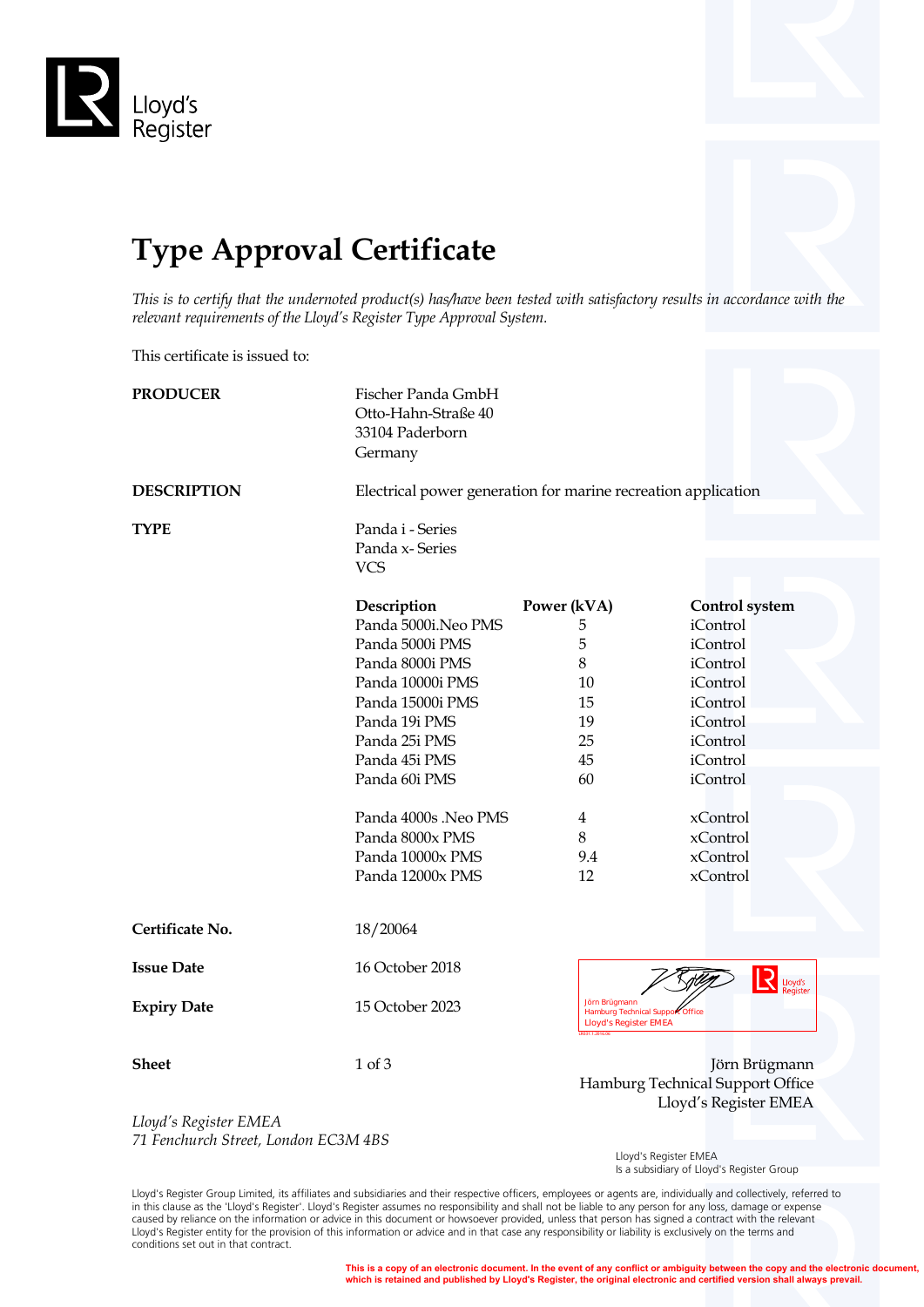

|                         | Description                             | Power (kVA)                                                                                                                                                                                                                                                                              | <b>Control</b> system |  |  |
|-------------------------|-----------------------------------------|------------------------------------------------------------------------------------------------------------------------------------------------------------------------------------------------------------------------------------------------------------------------------------------|-----------------------|--|--|
|                         | Panda 15000x PMS                        | 15                                                                                                                                                                                                                                                                                       | xControl              |  |  |
|                         | Panda 18x PMS                           | 18                                                                                                                                                                                                                                                                                       | xControl              |  |  |
|                         | Panda 24x PMs                           | 24                                                                                                                                                                                                                                                                                       | xControl              |  |  |
|                         | Panda 30x PMS                           | 30                                                                                                                                                                                                                                                                                       | xControl              |  |  |
|                         | Panda 30ICx                             | 31,7                                                                                                                                                                                                                                                                                     | xControl              |  |  |
|                         | Panda 35-4x PMS                         | 31,0                                                                                                                                                                                                                                                                                     | xControl              |  |  |
|                         | Panda 4K PMS                            | 4,7                                                                                                                                                                                                                                                                                      | <b>VCS</b>            |  |  |
|                         | Panda 5K PMS                            | 4,7                                                                                                                                                                                                                                                                                      | <b>VCS</b>            |  |  |
|                         | Panda 7 Mini PMS                        | 6,0                                                                                                                                                                                                                                                                                      | <b>VCS</b>            |  |  |
|                         | Panda 8 Mini PMS                        | 7,5                                                                                                                                                                                                                                                                                      | <b>VCS</b>            |  |  |
|                         | Panda 7.5-4 PMS                         | 7,6                                                                                                                                                                                                                                                                                      | <b>VCS</b>            |  |  |
|                         | Panda 9-4 PMS                           | 9,4                                                                                                                                                                                                                                                                                      | <b>VCS</b>            |  |  |
|                         | Panda 12 Mini PMS                       | 11,5                                                                                                                                                                                                                                                                                     | <b>VCS</b>            |  |  |
|                         | Panda 12-4 PMS                          | 12,4                                                                                                                                                                                                                                                                                     | <b>VCS</b>            |  |  |
|                         | Panda 12 Mini PMS                       | 10,8                                                                                                                                                                                                                                                                                     | <b>VCS</b>            |  |  |
|                         | Panda 22-4 PMS                          | 21,9                                                                                                                                                                                                                                                                                     | <b>VCS</b>            |  |  |
|                         | Panda 30-4 PMS                          | 29,4                                                                                                                                                                                                                                                                                     | <b>VCS</b>            |  |  |
|                         | Panda 40-4 PMS                          | 41,2                                                                                                                                                                                                                                                                                     | <b>VCS</b>            |  |  |
|                         | Panda 50-4 PMS                          | 47,1                                                                                                                                                                                                                                                                                     | <b>VCS</b>            |  |  |
|                         | Panda 60-4 PMS                          | 58,8                                                                                                                                                                                                                                                                                     | <b>VCS</b>            |  |  |
|                         | Panda 70-4 PMS                          | 71,8                                                                                                                                                                                                                                                                                     | <b>VCS</b>            |  |  |
|                         | Panda 85-4 PMS                          | 85,9                                                                                                                                                                                                                                                                                     | <b>VCS</b>            |  |  |
|                         | Panda 110-4 PMS                         | 108,2                                                                                                                                                                                                                                                                                    | <b>VCS</b>            |  |  |
|                         | Panda 130-4 PMS                         | 130,6                                                                                                                                                                                                                                                                                    | <b>VCS</b>            |  |  |
| <b>APPLICATION</b>      |                                         | Electrical power generation for marine recreation applications for use in<br>category ENV10 as defined in Lloyd's Register Type Approval System,                                                                                                                                         |                       |  |  |
|                         | Test Specification Number 1, July 2013. |                                                                                                                                                                                                                                                                                          |                       |  |  |
| <b>ADDITIONAL TESTS</b> |                                         | 10 In divergence to Lloyd's Register Test Specification No.1 tests have<br>been carried out in accordance with the following standards:<br>Vibration test, MIL-STD 810G, Method 514.6 Category 11- Railroad-train<br>Humidity test, MIL-STD 810G, Method 507.5, Procedure II, Aggravated |                       |  |  |
| Certificate No.         | 18/20064                                |                                                                                                                                                                                                                                                                                          |                       |  |  |
| <b>Issue Date</b>       | 16 October 2018                         |                                                                                                                                                                                                                                                                                          | $R$ Lloyd's<br>7 RAUM |  |  |

**Expiry Date** 15 October 2023

Register Jörn Brügmann<br>Hamburg Technical Support Officer<br>**Lloyd's Register EMEA** 

**Sheet** 2 of 3 Jörn Brügmann Hamburg Technical Support Office Lloyd's Register EMEA

*Lloyd's Register EMEA 71 Fenchurch Street, London EC3M 4BS*

 Lloyd's Register EMEA Is a subsidiary of Lloyd's Register Group

Lloyd's Register Group Limited, its affiliates and subsidiaries and their respective officers, employees or agents are, individually and collectively, referred to in this clause as the 'Lloyd's Register'. Lloyd's Register assumes no responsibility and shall not be liable to any person for any loss, damage or expense caused by reliance on the information or advice in this document or howsoever provided, unless that person has signed a contract with the relevant Lloyd's Register entity for the provision of this information or advice and in that case any responsibility or liability is exclusively on the terms and conditions set out in that contract.